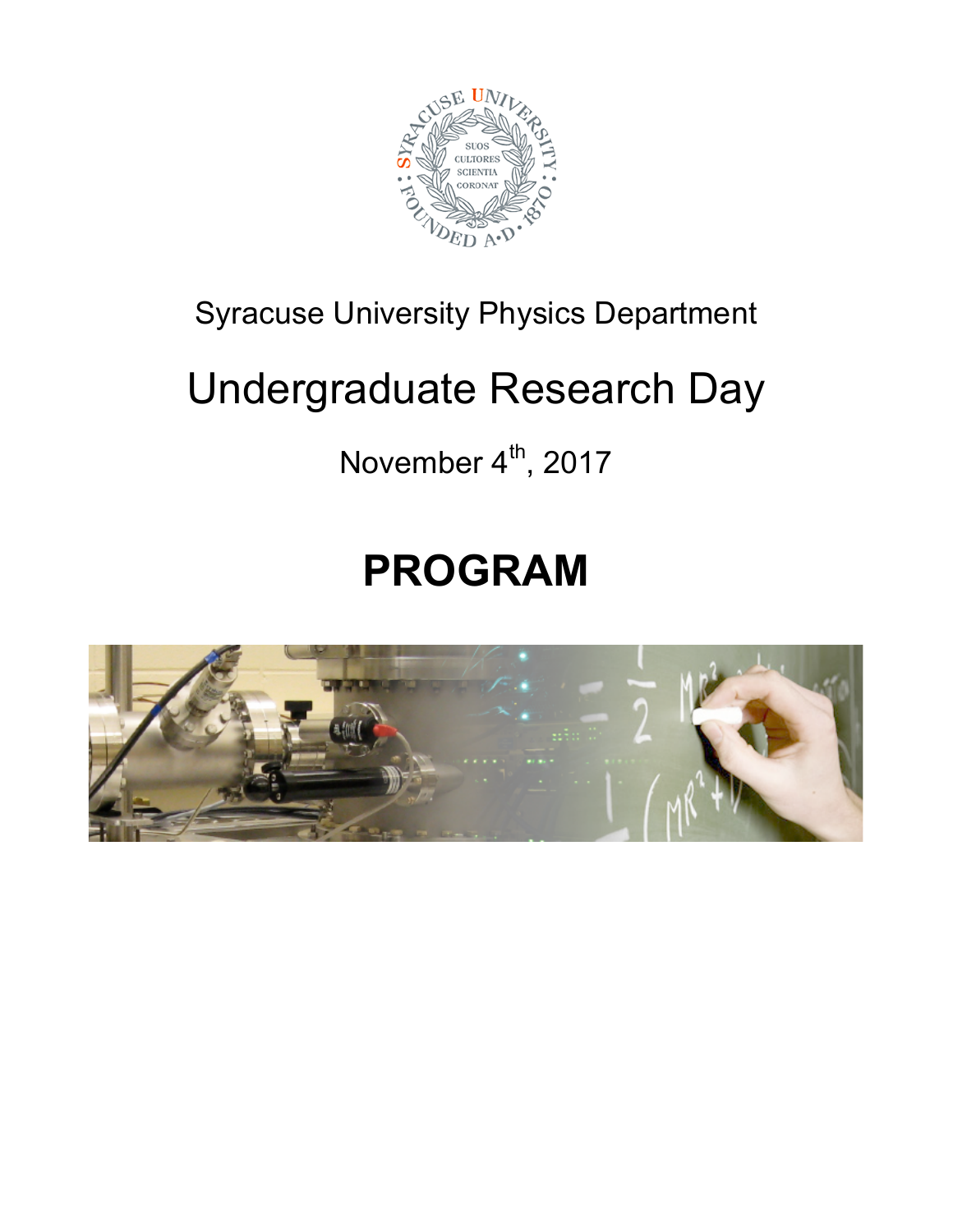**9:00 Registration, Breakfast, and Poster Session** 

**10:30 Welcome: Prof. Jack Laiho** 

**SYRACUSE FACULTY/POSTDOC TALKS** 

**10:45 Prof. Lisa Manning** 

### **11:15 Prof. Denver Whittington**

**Experimental particle physics at Syracuse University** 

### **11:45 Prof. Duncan Brown**

 $New$  results from LIGO/VIRGO

### **12:15pm LAB TOURS**

- o **LIGO/and/Gravity/Wave/Detection**
- o **Superconducting Device Research Lab Plourde group**
- o **LHCb/High/Energy/Particle/Physics/**
- o **Soft Condensed Matter Experiment Paulson group**

### **1:15pm - 2pm LUNCH**

#### **POSTERS**

**Alex Davie (University of Buffalo)** *Phase!Transition!Characterization!of!Molecular!Crystal!Phonons*

**Malakia Takane (St. Lawrence University)** *High Resolution Polarization Imaging of Nacre in Iridescent Shells* 

Lauren Mayse (Syracuse University) **Osmotic Stress-mediated Partitioning of Polypeptides into a Protein Nanopore** 

#### **Christopher Kane (Syracuse University) Studying the Puzzle of the Pion Nucleon Sigma Term**